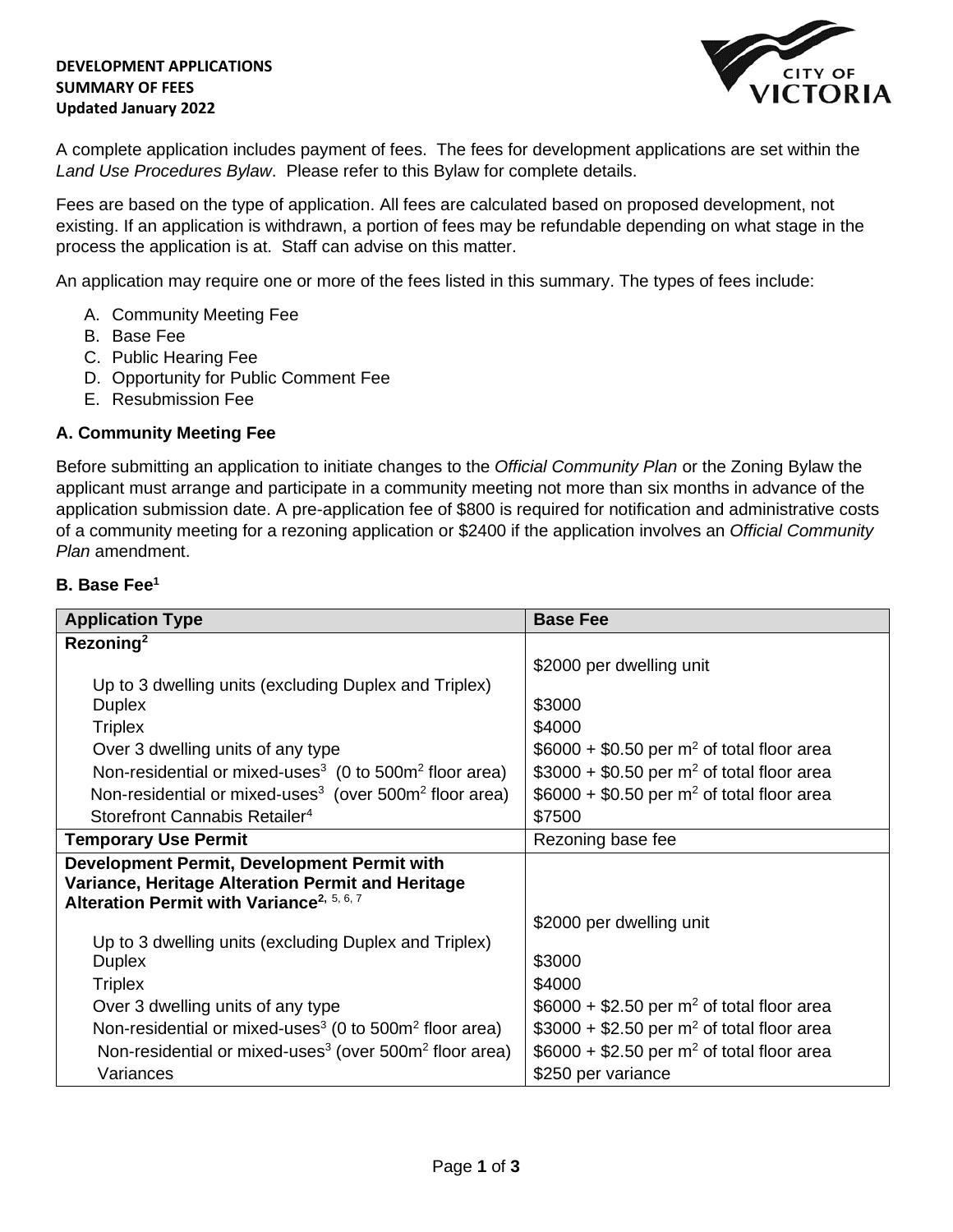

| Delegated Development Permit in Development Permit             | 50% of the development permit fee as          |
|----------------------------------------------------------------|-----------------------------------------------|
| Area 16: General Form and Character for buildings              | provided above                                |
| over $100m^2$                                                  |                                               |
| Delegated Development Permit - Garden Suites                   | \$1000                                        |
|                                                                |                                               |
| <b>Other Delegated Development Permit</b>                      | \$200                                         |
| Delegated Heritage Alteration Permit <sup>6</sup>              | \$200                                         |
| Development Permit or Heritage Alteration Permit               | \$500                                         |
| proposing only emergency preparedness container(s)             |                                               |
| and equipment that are collectively under 100m <sup>2</sup> in |                                               |
| floor area                                                     |                                               |
| Delegated Development Permit or Delegated Heritage             | Delegated development permit or delegated     |
| <b>Alteration Permit with Parking Variance(s)</b>              | heritage alteration permit fee as provided    |
|                                                                | above plus \$250                              |
| <b>Board of Variance</b>                                       | \$250                                         |
|                                                                |                                               |
| <b>Site Profile</b>                                            | \$100                                         |
| <b>Development Variance Permit</b>                             | \$750 (Includes one variance. Each additional |
|                                                                | variance is \$250)                            |
| <b>Amendments to existing legal agreements</b>                 | $$500 + City's legal costs$                   |
| <b>Request for Council authorization</b>                       | \$1000                                        |
| <b>Official Community Plan amendment</b>                       | \$2500                                        |
| Land Use Contract amendment (use or density)                   | Rezoning base fee                             |
| Heritage Revitalization Agreement (use or density)             | Rezoning base fee                             |

# **C. Public Hearing Fee<sup>8</sup>**

If a rezoning or *Official Community Plan* amendment application is advanced to a Public Hearing, an additional fee of \$1,800 for advertising is required and payable at Development Services before setting a Public Hearing date. This fee can be paid earlier if the applicant wishes to do so.

# **D. Opportunity for Public Comment Fee<sup>9</sup>**

If a Development Permit with Variances or Development Variance Permit application is advanced to an Opportunity for Public Comment, an additional fee is required and payable at Development Services before setting the date for the Opportunity for Public Comment. This fee can be paid earlier if the applicant wishes to do so. The Opportunity for Public Comment Fee is \$1800 for a temporary use permit or \$200 for any other application that requires variances. This fee is not required if there is a concurrent public hearing for a rezoning.

# **E. Resubmission Fee**

Please note that a fee of \$500 will be charged for resubmissions that do not address or are not in response to the requirements set out by staff, advisory panels or Council.